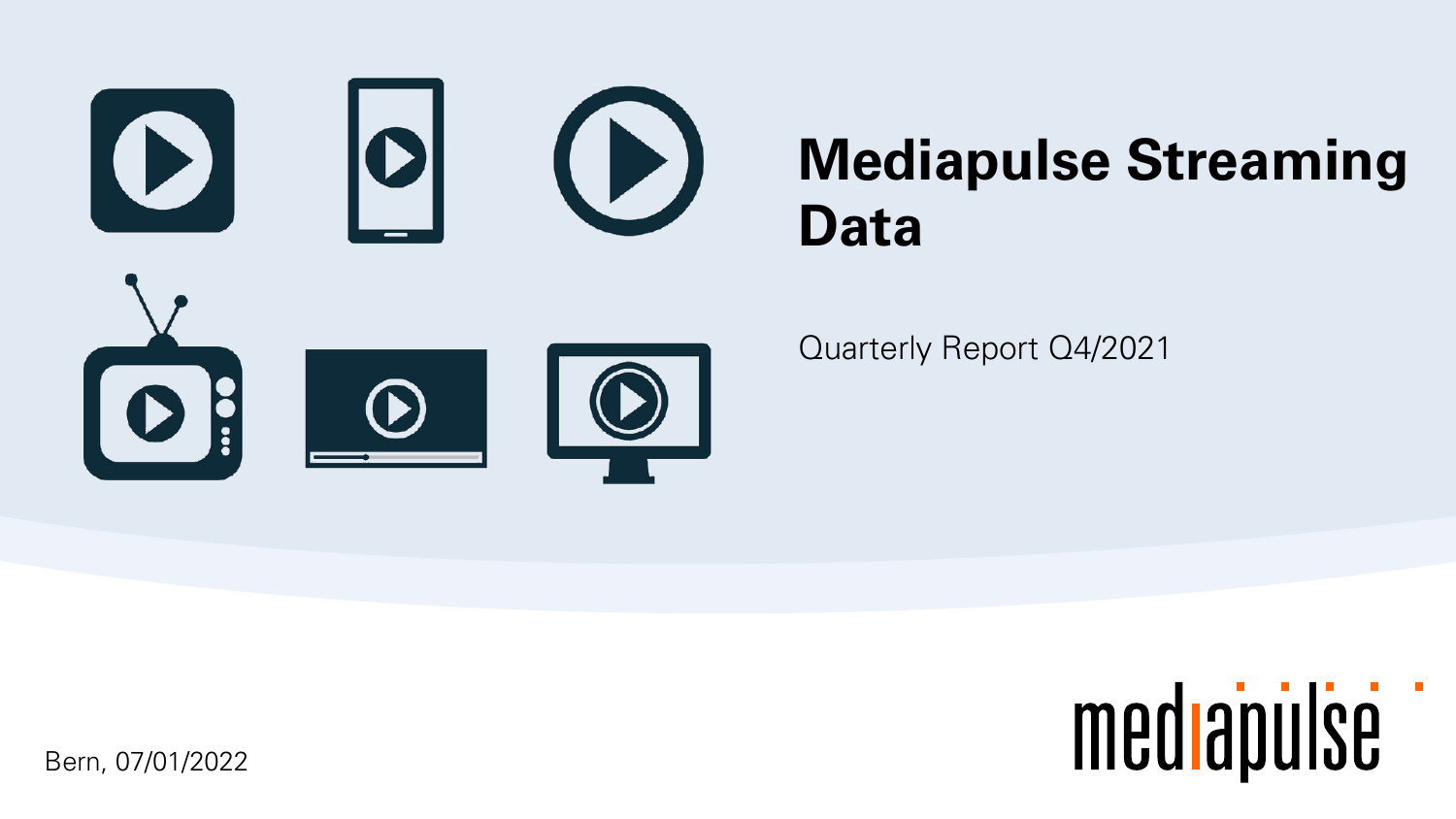### **Figure 1: Overview of the designated broadcast categories** TV and Non-TV Offerings / Big Screen and Small Screen

| <b>Categories</b>      | <b>Description</b>                                                                                                                                          | <b>Devices</b>                             | <b>Level</b>    | <b>Period</b>                        |
|------------------------|-------------------------------------------------------------------------------------------------------------------------------------------------------------|--------------------------------------------|-----------------|--------------------------------------|
| <b>TV@Big Screen</b>   | Linear and time-shifted consumption of TV channels on<br>TV sets via IPTV, cable, satellite, OTT                                                            | TV sets                                    | Offering        | 1 January $-$<br>31 December<br>2021 |
| <b>TV@Small Screen</b> | Linear and time-shifted use of TV channels via blue TV<br>Air, UPC, Quickline, Teleboy, Wilmaa and Zattoo on PC<br>(desktop, laptop), tablet and smartphone | Small-screen<br>devices/<br>Mobile devices | Platform        | 1 May $-$<br>31 December<br>2021     |
| YouTube                |                                                                                                                                                             |                                            |                 |                                      |
| <b>Netflix</b>         |                                                                                                                                                             |                                            |                 | 1 January –                          |
| Disney+                | Consumption of the platforms on TV set, PC (desktop,<br>laptop), tablet and smartphone                                                                      | All<br><b>Screens</b>                      | <b>Platform</b> | 31 December                          |
| <b>Amazon Prime</b>    |                                                                                                                                                             |                                            |                 | 2021                                 |
| Apple TV+              |                                                                                                                                                             |                                            |                 |                                      |

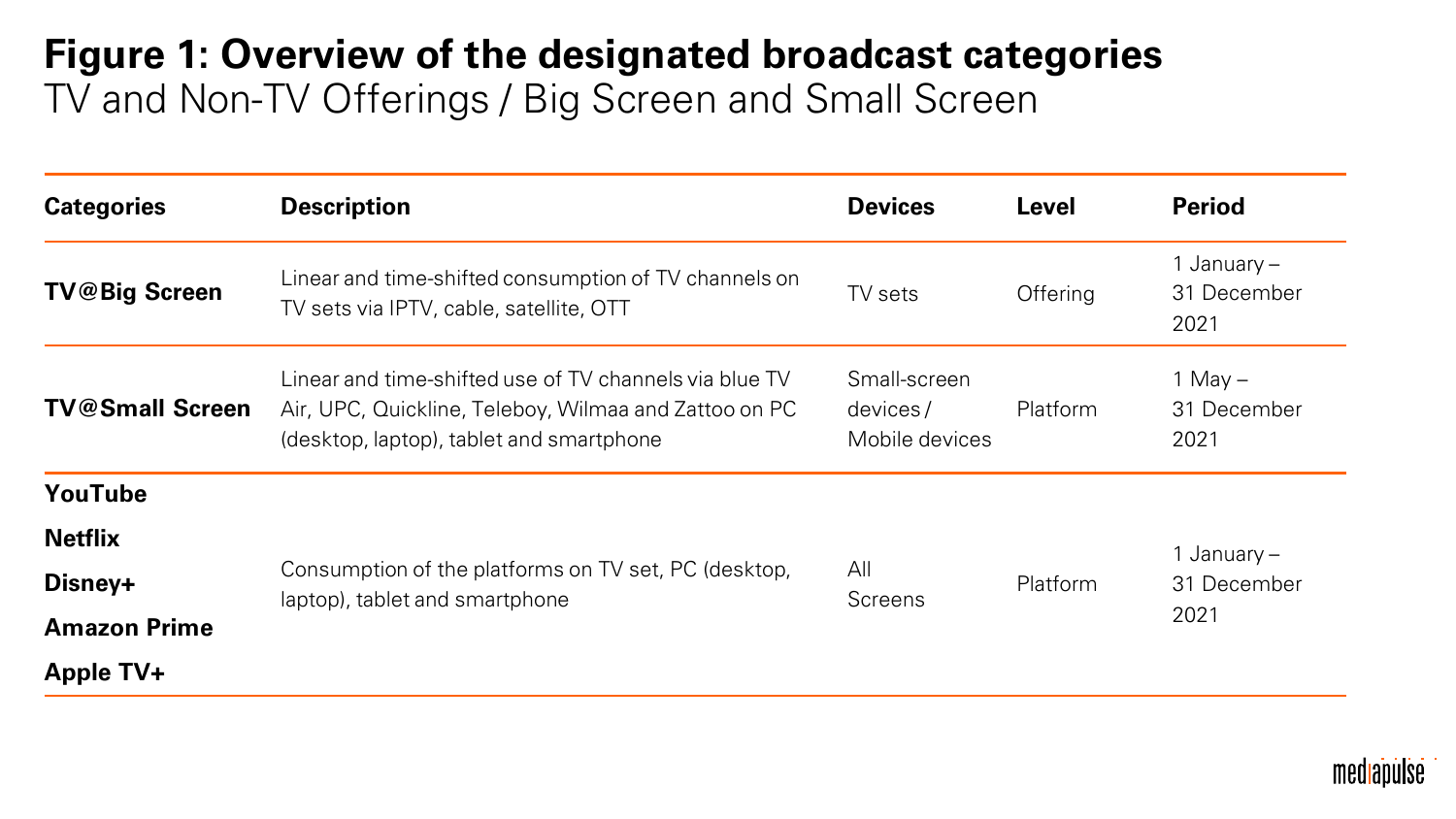# **Figure 2: Overview of the reported performance data**

User and consumption information

| Performance data          | <b>Description</b>                                                                                | Figures in     |
|---------------------------|---------------------------------------------------------------------------------------------------|----------------|
| Daily or Net Reach (NR)   | Percentage of people within a target group who have consumed an<br>offering at least once per day | Percent        |
| <b>Exposure time (ET)</b> | Average daily consumption time of all consumers of an offering on<br>that day                     | <b>Minutes</b> |
| <b>Viewing time (VT)</b>  | Average daily consumption time of all persons in the given universe                               | Minutes        |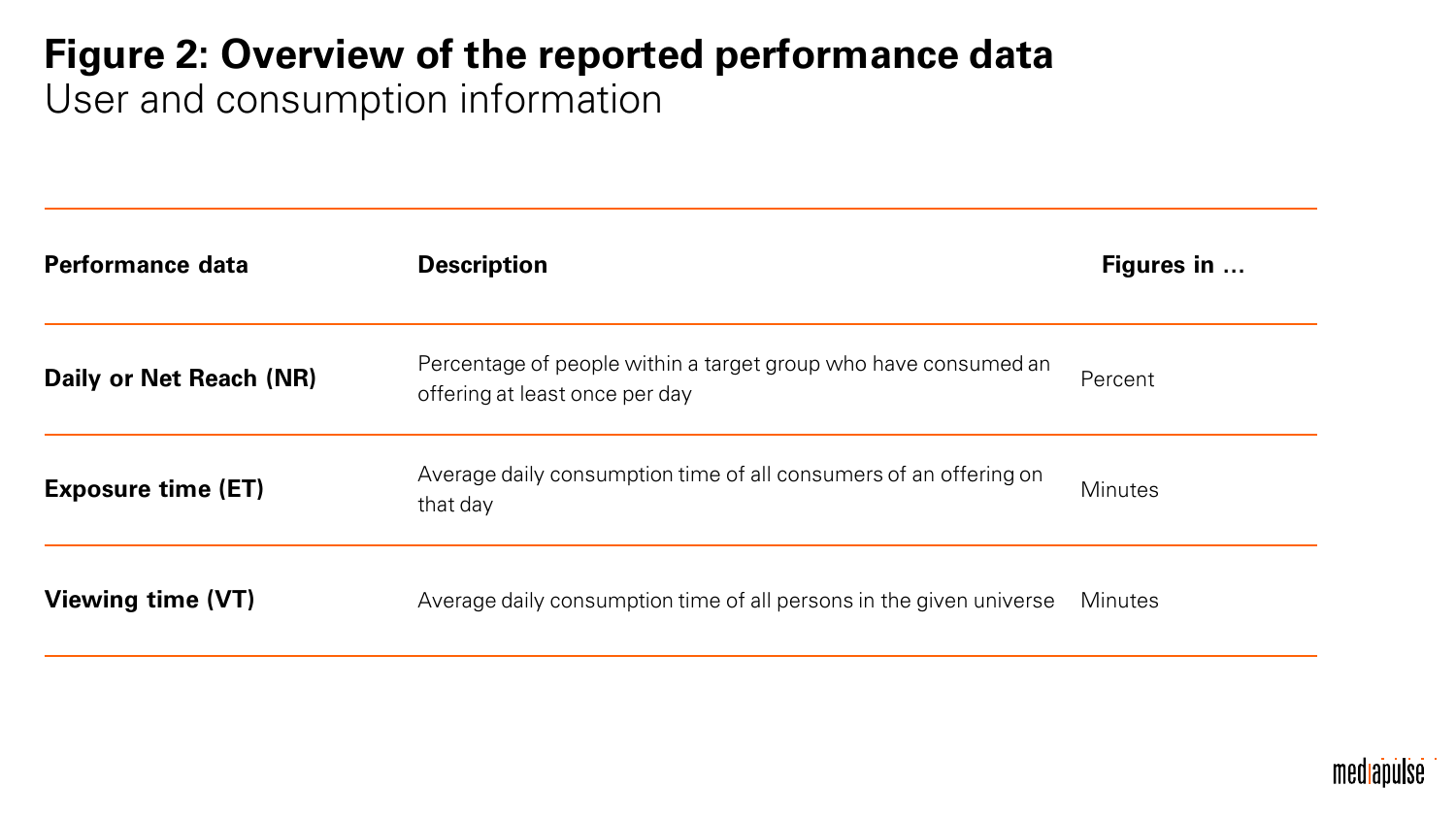## **Figure 3: Daily reach per quarter in percent** Whole of Switzerland



mediapulse

\*MEDIAPULSE TV DATA, 1/1 – 31/12/2021, PERSONS 3+ (WITH GUESTS), NR %, 24H, MON–SUN, ALL TV PLATFORMS, LIVE + RECORDED VIEW, CONSUMPTION AT HOME, TV SET \*\*MEDIAPULSE STREAMING DATA, 1/1 – 31/12/2021, PERSONS 3+, NR %, 24H, MON–SUN, STREAMING PLATFORMS, CONSUMPTION AT HOME, ALL SCREENS \*\*\*MEDIAPULSE STREAMING DATA, 1/5 – 31/12/2021, PERSONS 3+, NR %, 24H, MON–SUN, STREAMING PLATFORMS, CONSUMPTION AT HOME, ALL SCREENS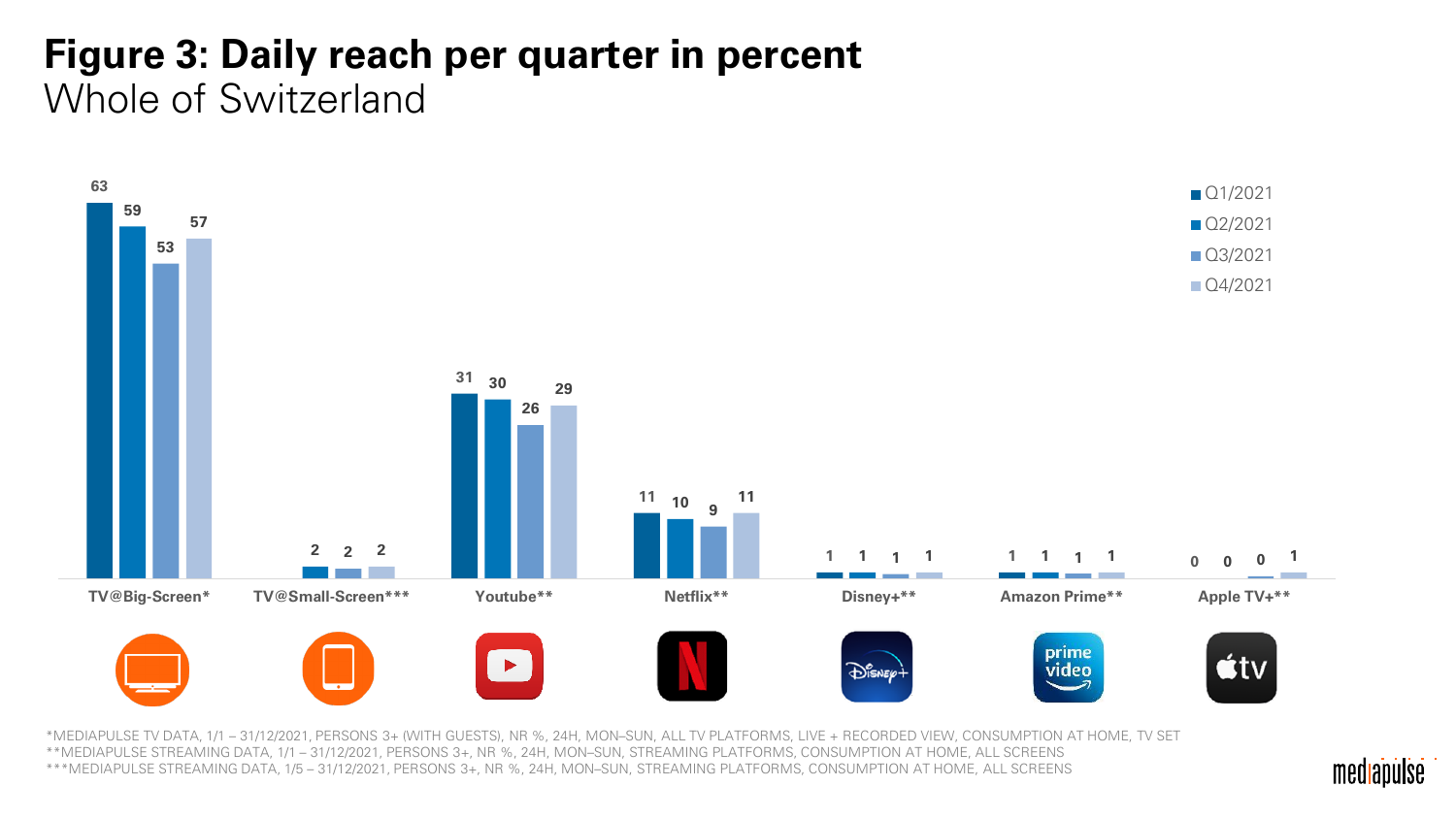#### **Figure 4: Daily reach on a quarterly basis in percent** Whole of Switzerland



\*MEDIAPULSE TV DATA, 1/10 – 31/12/2021, PERSONS 3+ (WITH GUESTS), NR %, 24 HRS, MON–SUN, ALL TV PLATFORMS, LIVE + RECORDED VIEW, CONSUMPTION AT HOME, TV SET \*\*MEDIAPULSE STREAMING DATA, 1/10 – 31/12/2021, PERSONS 3+, NR %, 24H, MON–SUN, STREAMING PLATFORMS, CONSUMPTION AT HOME, ALL SCREENS \*\*\*MEDIAPULSE STREAMING DATA, 1/10 – 31/12/2021, PERSONS 3+, NR %, 24H, MON–SUN, STREAMING PLATFORMS, CONSUMPTION AT HOME, ALL SCREENS

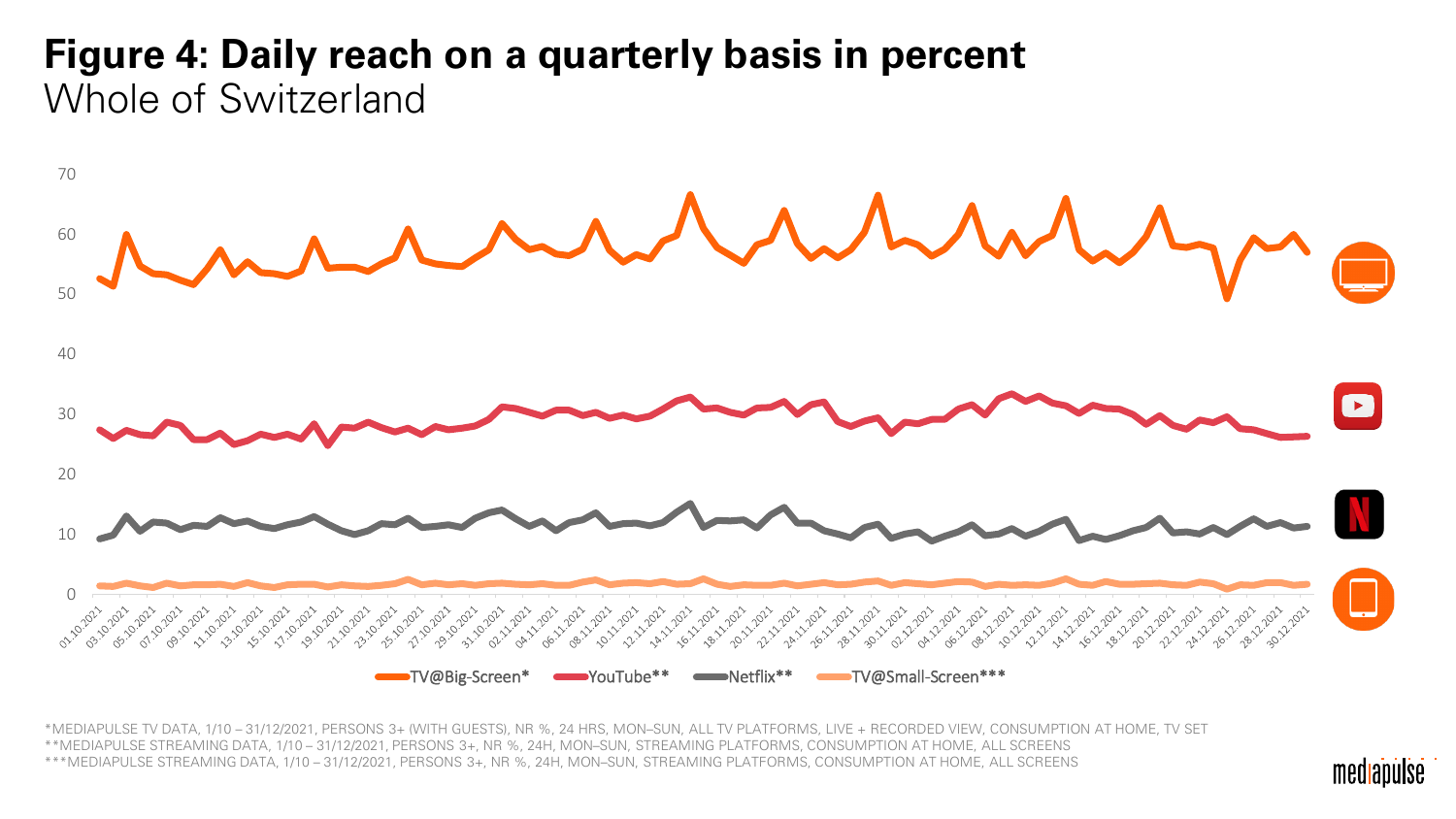# **Figure 5: Daily reach by language region in percent**

Whole of Switzerland and language regions

|                                               | TV@Big-Screen* | TV@Small-Screen***       | YouTube**             | Netflix** |
|-----------------------------------------------|----------------|--------------------------|-----------------------|-----------|
| <b>German-speaking</b><br><b>Switzerland</b>  | 57             | $\overline{2}$           | 29                    | 11        |
| <b>French-speaking</b><br><b>Switzerland</b>  | 56             | $\overline{2}$           | 29                    | 12        |
| <b>Italian-speaking</b><br><b>Switzerland</b> | 67             | $\overline{4}$           | 30                    | 15        |
| <b>Whole of</b><br><b>Switzerland</b>         | 57             | $\overline{2}$           | 29                    | 11        |
|                                               |                | $\overline{\phantom{a}}$ | $\blacktriangleright$ |           |

\*MEDIAPULSE TV DATA, 1/10 – 31/12/2021, PERSONS 3+ (WITH GUESTS), NR %, 24 HRS, MON–SUN, ALL TV PLATFORMS, LIVE + RECORDED VIEW, CONSUMPTION AT HOME, TV SET \*\*MEDIAPULSE STREAMING DATA, 1/10 – 31/12/2021, PERSONS 3+, NR %, 24H, MON–SUN, STREAMING PLATFORMS, CONSUMPTION AT HOME, ALL SCREENS \*\*\*MEDIAPULSE STREAMING DATA, 1/10 – 31/12/2021, PERSONS 3+, NR %, 24H, MON–SUN, STREAMING PLATFORMS, CONSUMPTION AT HOME, ALL SCREENS

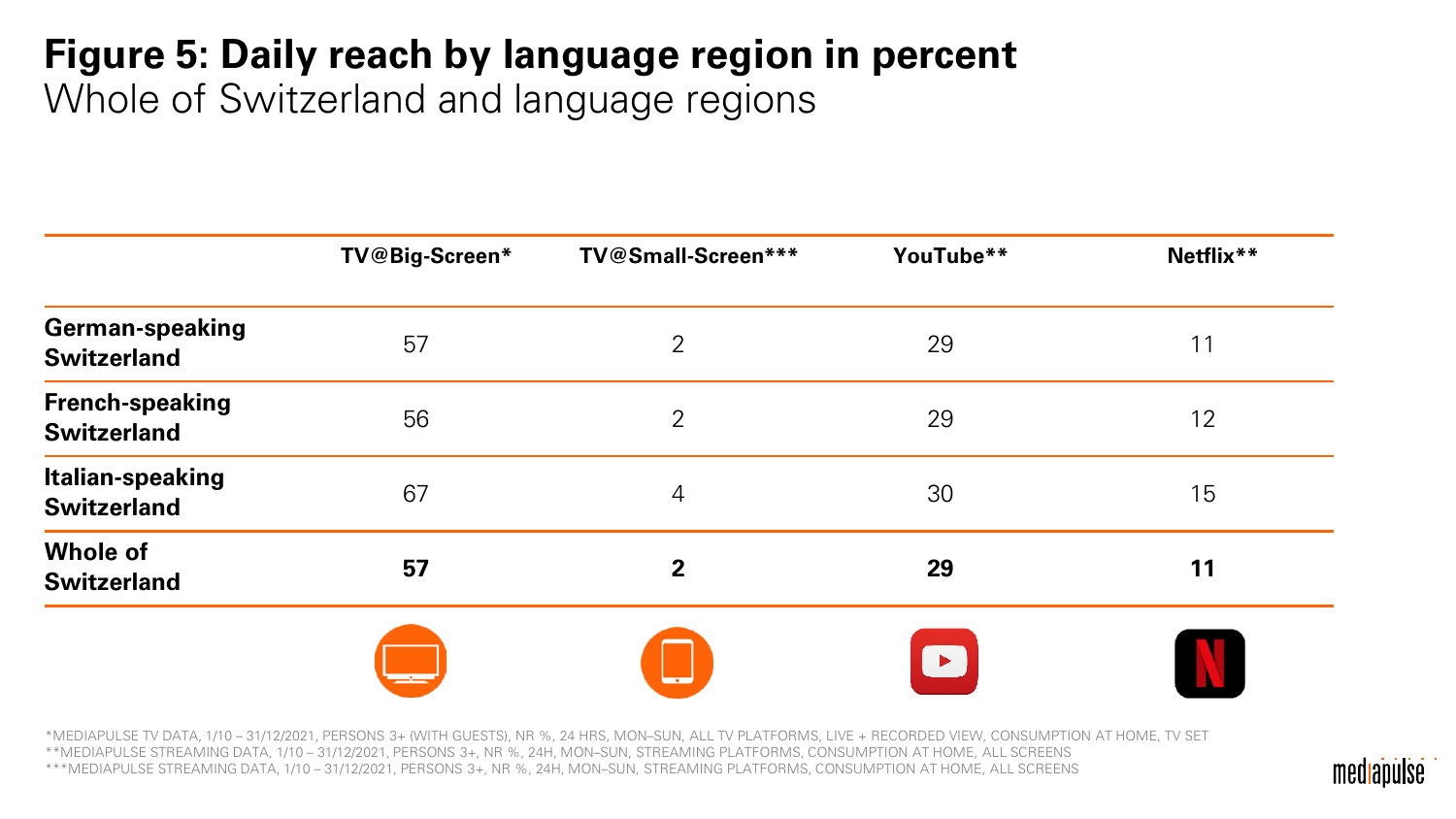### **Figure 6: Daily reach by age and gender in percent**  Whole of Switzerland

|               |                 | TV@Big-Screen* | YouTube** | Netflix** |
|---------------|-----------------|----------------|-----------|-----------|
| Age groups    | $3 - 14$ years  | 37             | 22        | 12        |
|               | $15 - 29$ years | 24             | 33        | 18        |
|               | $30 - 39$ years | 51             | 34        | 17        |
|               | $40 - 49$ years | 60             | 37        | 14        |
|               | $50 - 59$ years | 71             | 28        | 9         |
|               | above 60 years  | 83             | 22        | 3         |
| <b>Gender</b> | <b>Female</b>   | 58             | 28        | 12        |
|               | <b>Male</b>     | 56             | 30        | 11        |
|               |                 |                |           |           |
|               |                 |                | ▶         |           |

\*MEDIAPULSE TV DATA, 1/10 – 31/12/2021, PERSONS 3+ (WITH GUESTS), NR, 24H, MON–SUN, ALL TV PLATFORMS, LIVE + RECORDED VIEW, CONSUMPTION AT HOME, TV SET \*\*MEDIAPULSE STREAMING DATA, 1/10 – 31/12/2021, PERSONS 3+, NR, 24H, MON–SUN, STREAMING PLATFORMS, CONSUMPTION AT HOME, ALL SCREENS

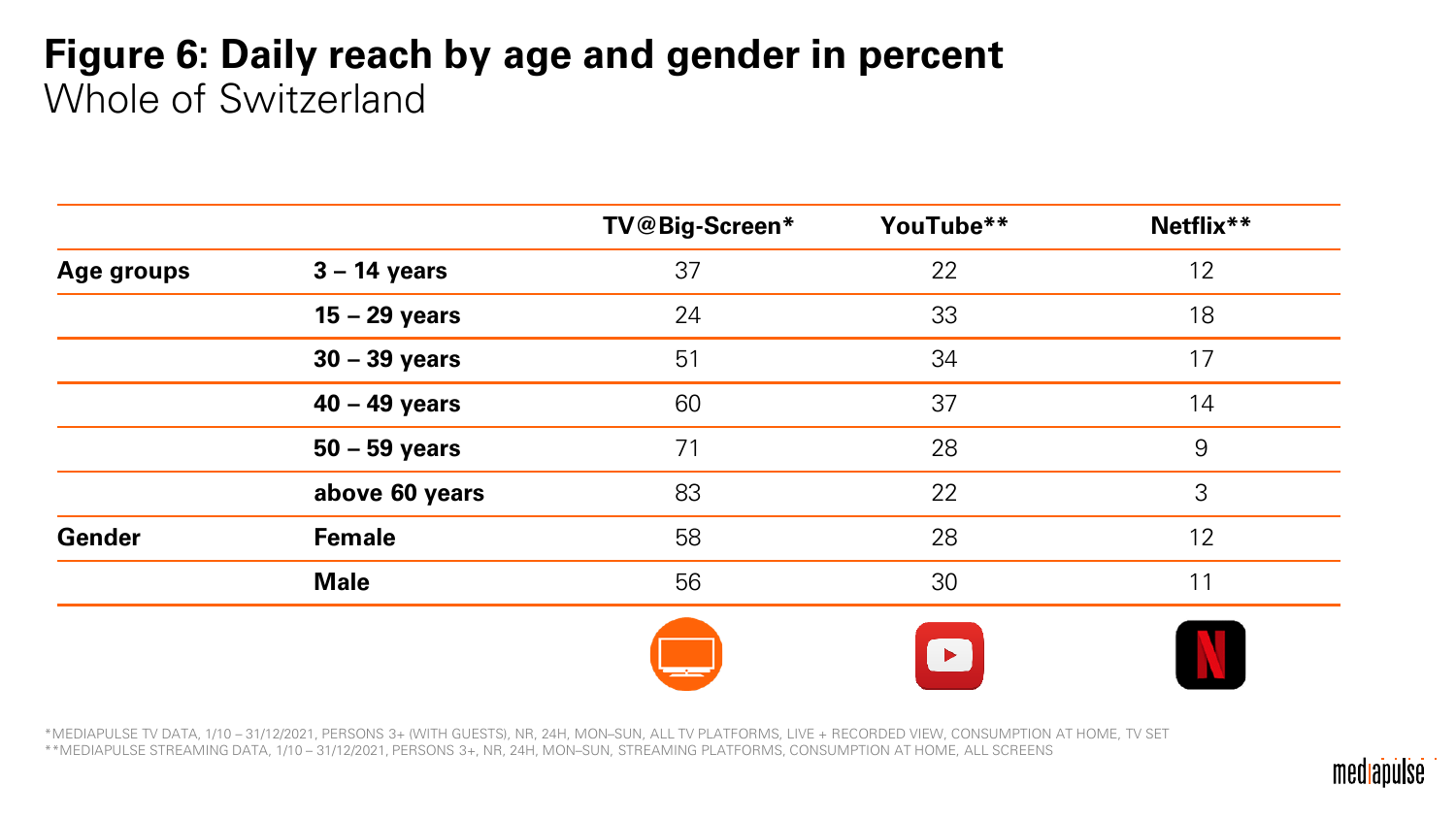### **Figure 7: Daily reach by end device in percent** Whole of Switzerland

|               |                    | YouTube*  | Netflix*       | <b>TV</b>                |
|---------------|--------------------|-----------|----------------|--------------------------|
| <b>Device</b> | <b>TV Set</b>      | 3         | 6              | $57***$                  |
|               | <b>Smartphone</b>  | 19        | $\overline{4}$ | $***$<br>$\overline{ }$  |
|               | <b>PC / Tablet</b> | 11        | $\overline{2}$ | $***$                    |
|               |                    | $\bullet$ |                | $\overline{\phantom{a}}$ |

\* MEDIAPULSE STREAMING DATA, 1/10 – 31/12/2021, PERSONS 3+, NR, 24H, MON–SUN, STREAMING PLATFORMS, CONSUMPTION AT HOME, ALL SCREENS \*\* MEDIAPULSE TV DATA, 1/10 – 31/12/2021, PERSONS 3+ (WITH GUESTS), NR, 24H, MON–SUN, ALL TV PLATFORMS, LIVE + RECORDED VIEW, CONSUMPTION AT HOME, TV SET \*\*\* MEDIAPULSE STREAMING DATA, 1/10 – 31/12/2021, PERSONS 3+, NR %, 24H, MON–SUN, STREAMING PLATFORMS, CONSUMPTION AT HOME, ALL SCREENS